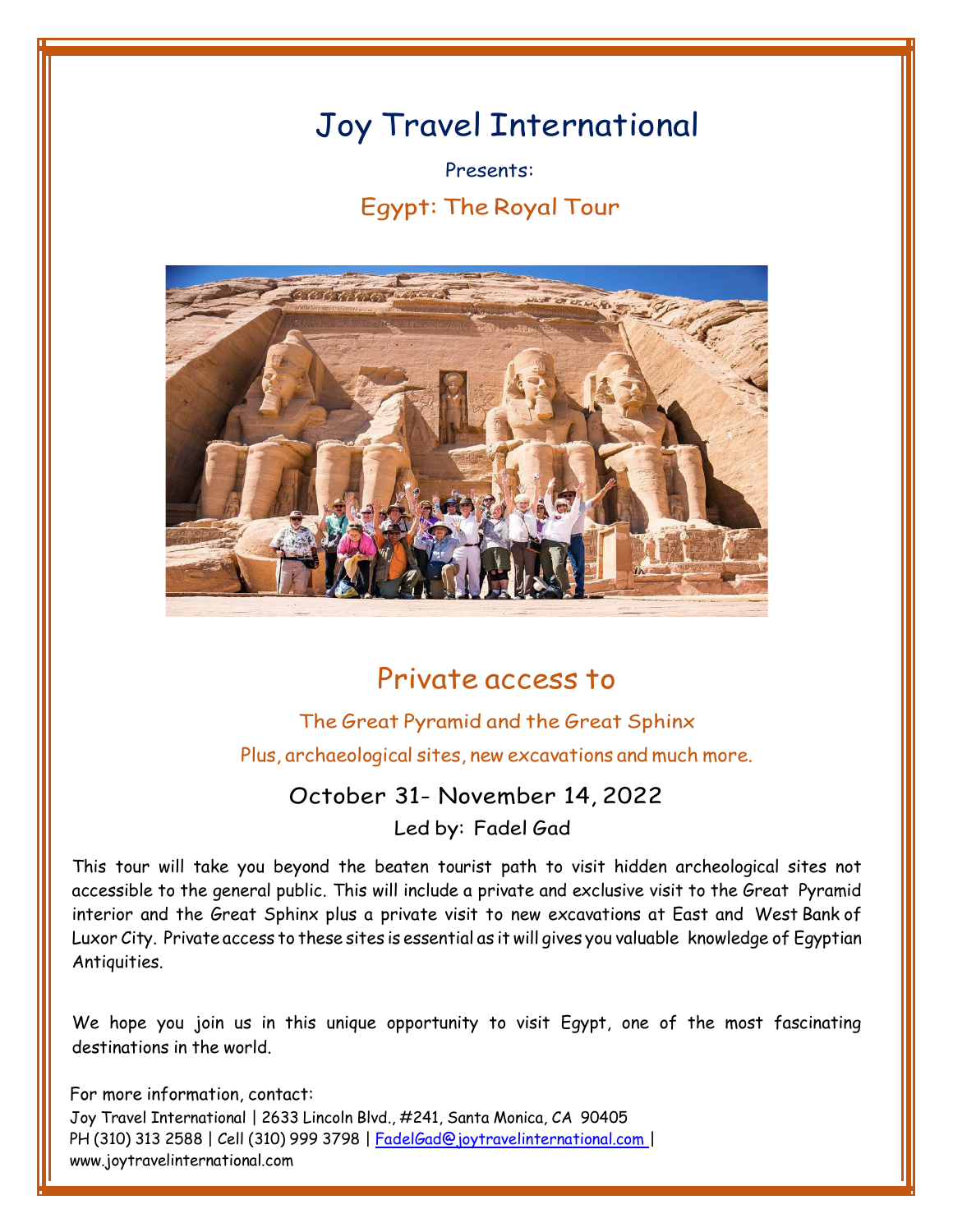#### **Tour Itinerary**

**MON OCT 31 DAY 1 – USA/Cairo** Depart USA to Cairo

#### **TUE NOV 01 DAY 2 – Cairo**

Arrive Cairo and check in to your hotel. Overnight Cairo, Le Meriden Hotel (no meals)

#### **WED NOV 02 DAY 3 – Cairo/Aswan**

Early morning flight to Aswan. There, a boat ride will take us to the Island of Philae where we visit the temple of Isis, dedicated to the mother goddess Isis who gave birth here to her son Horus, god of kingship. The temple was carefully dismantled and moved to higher ground after the completion of the Aswan High Dam. We will visit the unfinished obelisk and the granite quarries where the Egyptians cut stones for their statues and obelisks. Overnight in Aswan, Cataract Hotel (B, L, D)

#### **THU NOV 03 DAY 4 – Aswan**

Today we visit the Tombs of the Governors and the Nubian Museum. In the afternoon, we sail by feluccas to Elephantine Island, home of God Khnum. While there, we will also visit the archaeological excavations and the German Institute Open Air Museum. In the evening we take a boat ride to a Nubian village where we will be welcomed by a drum celebration. Dinner will be hosted on a veranda of a Nubian home overlooking the Nile. Overnight in Aswan, Cataract Hotel (B, L, D)

#### **FRI NOV 04 DAY 5 – Esmeralda Nile Cruise**

Our group will take a morning drive to Abu Simbel to visit the colossal rockcut temple of Ramses II and the exquisite temple he built for his wife, Nefertari. In the afternoon we will board our river cruise boat which will be our floating home for the next three nights. Overnight on the Nile, Esmeralda Nile Cruise (B, L, D)

#### **SAT NOV 05 DAY 6 – Esmeralda Nile Cruise**

Early this morning we set sail to Kom Ombo. After breakfast, we disembark to visit the temple of Kom Ombo dedicated to the gods, Sobek and Horus. We continue sailing to the city of Edfu. After lunch, horse buggies will roll you through the ancient city of Edfu to the temple of Horus and his consort Hathor. This temple was dedicated to the reunion of the gods and goddesses. Overnight on the Nile, Esmeralda Nile Cruise (B, L, D)

#### **SUN NOV 06 DAY 7 – Esmeralda Nile Cruise**

Morning sail to Luxor where we visit the Temple of Karnak. Here we have a private tour of an active excavation site at Karnak's Temple of Khonsu with Egyptologist Dr. Salah El Masekh who is leading the archaeological excavation and conservation project at this site. We visit the Temple of Luxor this evening for an exclusive private tour of the dramatically lit temple. Overnight on the Nile, Esmeralda Nile Cruise (B, L, D)

#### **MON NOV 07 DAY 8 – Luxor**

On the West Bank of Luxor, we visit the Valley of the Kings which contains the exquisite tombs of the New Kingdom Pharaohs, the Valley of the Queens, and the Valley of the Nobles. By special permission from Egypt's Supreme Council of Antiquities, we visit several tombs that are not open to the public the Tomb of Nefertari in the Valley of the Queens and the Tomb of Seti I in the Valley of the Kings. We will lunch at the historic courtyard of the venerable Sheikh Ali Restaurant, the watering hole for all renowned Egyptologists, including Howard Carter who discovered the tomb of King Tutankhamen. Following lunch, we visit the great mortuary temples of Hatshepsut, Ramses II, and Ramses III, as well as the ancient village of Deir el Medina with its extraordinary tombs of the ordinary workers who built the tombs of the Valley of the Kings.

#### **TUE NOV 08 DAY 9 – Luxor**

This morning we return to the west bank of Luxor to complete our visit of tombs and temples. With special permission, our group will visit the active excavation of the American Research Center in Egypt at the Valley of the Nobles. This afternoon is free to enjoy the romantic city of Luxor and shopping. An optional hot air balloon ride over Luxor is available in the morning for a bird's-eye view of the spectacular temples and landscapes. Overnight Luxor, Steigenberger Hotel (B, L, D)

#### **WED NOV 09 DAY 10 – Luxor/Abydos**

After breakfast, we will drive north of Luxor through the exquisite, lush green countryside, to the sacred city of Abydos to visit the Temples of Seti I and Rameses II. We will stop at Dendarah to visit the grand Temple of Hathor, goddess of love, motherhood and music. This temple has early astrological signs carved on its ceiling. After lunch, we visit the Temple of Osiris, ruler of the underworld, with colorful reliefs adorning the walls. Behind the temple there is a mysterious small temple, believed to be the tomb of Osiris.

Overnight Abydos, House of Life Hotel (B, L, D)

#### **THUS NOV 10 DAY 11 – Abydos/Cairo**

Return flight to Cairo. We visit Islamic Cairo, including Al Azhar Mosque. After lunch, we explore Khan El Khalili Bazar, known as "the old market." Menahouse Hotel (B, L, D)

#### **FRI NOV 11 DAY 12 – Cairo/Giza**

We drive south along the Nile to visit the Pyramids of Dahshur—the Red Pyramid and the Bent Pyramid of Pharaoh Snefru, Khufu's father. After lunch, at the Saqqara Palm Club, visit the Step Pyramid of King Djoser in Saqqara, the oldest major stone-built complex in the world. Also in Saqqara, we visit the Imhotep Museum and the sacred bull complex of the Serapeum, dedicated to the Greco-Egyptian god Serapis. \*Private lecture by Dr Mostafa Wazery at Sakkara Menahouse Hotel (B, L, D)

#### **SAT NOV 12 DAY 13 – Cairo/Giza**

The Giza Plateau is our destination today. Here we will visit the majestic Pyramids. Our group has special access to enter the interior of the Great Pyramid. As we stand between the paws of the Great Sphinx for the ultimate photo op, our group will be the envy of other tourists on the public viewing platform. Free afternoon for last minute shopping \*Private access to the paws of the great Sphinx \*Private lecture by Dr Hawass at the Sphinx. Menahouse Hotel (B, L, D)

#### **SUN NOV 13 DAY 14 – Cairo/Giza**

This morning we visit the Cairo Museum (Possibly visiting the Grand Egyptian Museum instead) to view the collection of the Old Kingdom, Middle Kingdom, New Kingdom artifacts. Here we will see the famous collection of King Tutankhamen. After lunch in downtown Cairo, we continue to go inside the walls of Coptic Cairo where churches mark the spot where the Holy Family stayed to escape King Herod's order to kill the firstborn. Menahouse Hotel (B, L, D)

**MON NOV 14 DAY 15 – Cairo/USA or Alexandria** Morning flight to USA or extension to Alexandria.

Overnight Luxor, Steigenberger Hotel (B, L, D)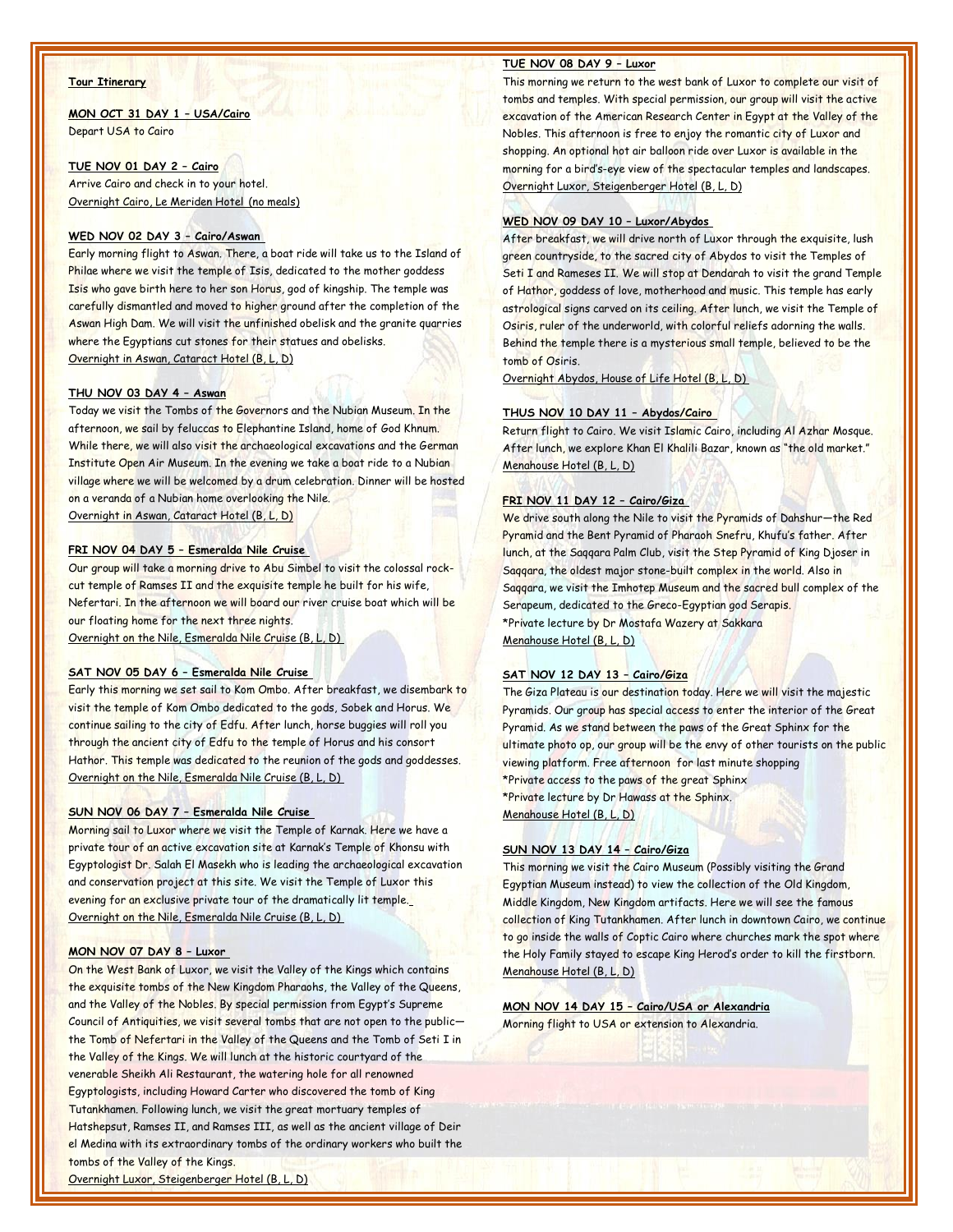### Tour Includes:

- ❖ Deluxe Nile Cruise, all meals included
- ❖ Guest Lecturers and English-speaking tour guide
- ❖ Deluxe accommodations in first class hotels
- ❖ Meals as specified in the itinerary
- ❖ Domestic flights in Egypt
- ❖ All transfers to and from Egypt airports
- ❖ All site fees
- ❖ Bottled water

### Tour Leader: Fadel Gad



Fadel Gad, noted Egyptologist and President and Founder of Joy Travel International, has been leading educational

tours to Egypt and other countries for more than 20 years. Originally from Memphis, the first capitol of Egypt, he received his master's degree in Archaeology, Ancient Egyptology, and Islamic Art at the Cairo University. He served as an Archaeologist in Egypt for many years. His field experience includes excavations in Fostat, Saqqara, Cellia, and the Monastery of Abo Henes. His comprehensive knowledge of ancient Egypt has enabled him to fill lecture halls as well as participate in broadcast programs where he speaks about a myriad of topics including Egyptian mythology and the ancient Egyptian concept of gods and goddesses. Fadel most recently served as Executive Producer for specials on Egyptian archaeology for public television.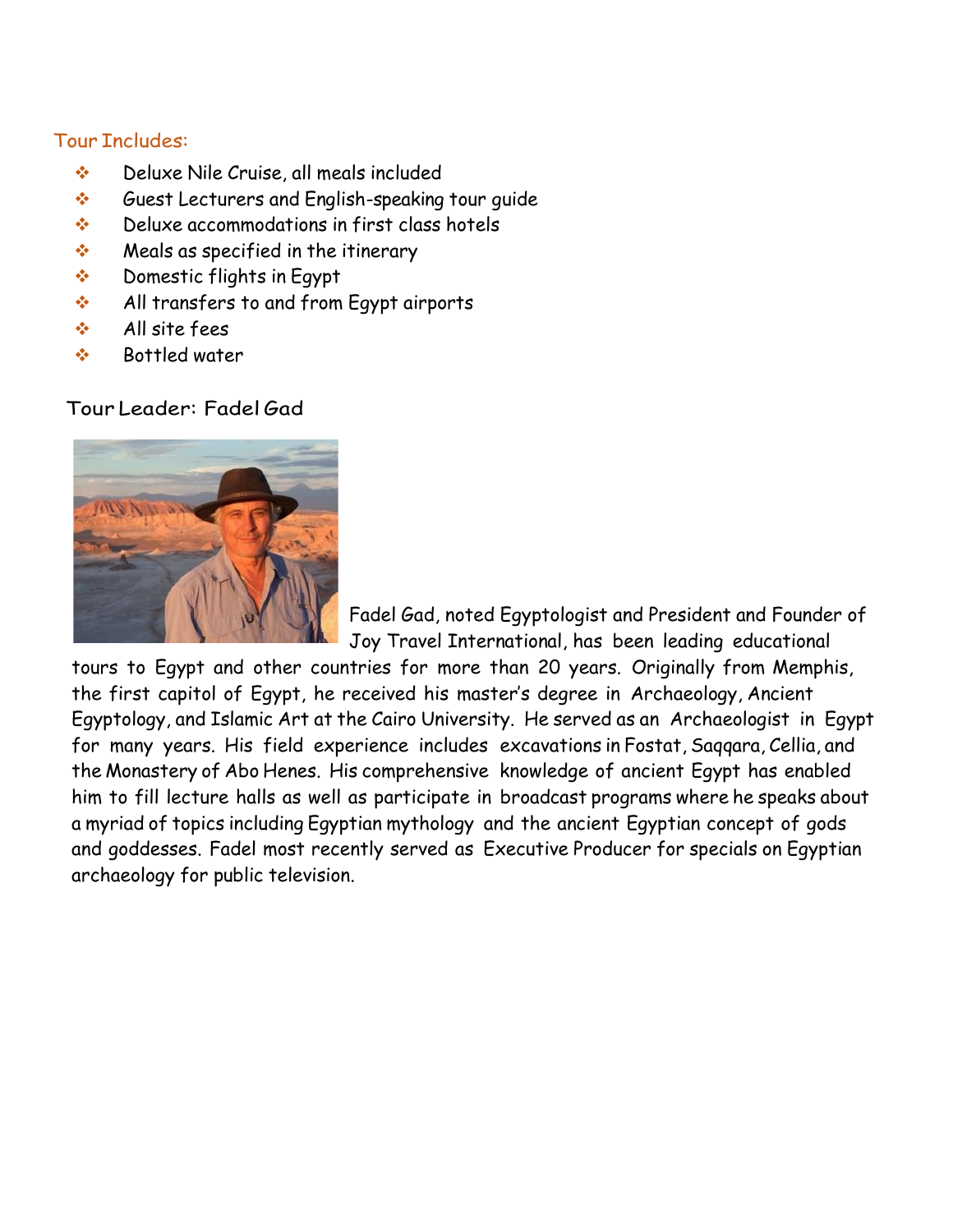# REGISTRATION FORM:

To register, please fill out this form and return it with a PHOTOCOPY OF YOUR PASSPORT and your \$1000 per person deposit to the address below. Please make the check payable to *Joy Travel International*. You may also find this form on joytravelinternational.com.

| $CITY:$ $ZIP:$ $ZIP:$ $ZIP:$                                                                         |                                                           |  |                |
|------------------------------------------------------------------------------------------------------|-----------------------------------------------------------|--|----------------|
|                                                                                                      |                                                           |  |                |
|                                                                                                      |                                                           |  |                |
|                                                                                                      |                                                           |  |                |
|                                                                                                      |                                                           |  |                |
| ARILINE SELF BOOK: YES___NO__PREFERENCE: WINDOW_ISLE______                                           |                                                           |  |                |
|                                                                                                      |                                                           |  | ACCOMODATIONS: |
|                                                                                                      |                                                           |  |                |
|                                                                                                      |                                                           |  |                |
|                                                                                                      |                                                           |  |                |
|                                                                                                      |                                                           |  |                |
| TRAVELER 2 TITLE: NAME: NAME:                                                                        |                                                           |  |                |
|                                                                                                      |                                                           |  |                |
|                                                                                                      |                                                           |  |                |
|                                                                                                      |                                                           |  |                |
| HOME PHONE:___________________________________WORK PHONE:_______________________                     |                                                           |  |                |
| $E\text{-}{\sf MALL:}\_\_\_\_\_\_\_\_\_\_\_\_\_\_$                                                   |                                                           |  |                |
|                                                                                                      |                                                           |  |                |
|                                                                                                      |                                                           |  |                |
| ARILINE SELF BOOK: YES___NO__PREFERENCE: WINDOW_ISLE_______                                          |                                                           |  |                |
|                                                                                                      |                                                           |  | ACCOMODATIONS: |
| SINGLE                                                                                               | DOUBLE 1BED 2 BEDS ___ SMOKER: YES                        |  |                |
|                                                                                                      | NO ________ SPECIAL HEALTH CONDITION (S): _______________ |  |                |
| TRIP EXTENSIONS TRIP EXTENSIONS                                                                      |                                                           |  |                |
| PLEASE INCLUDE A COPY OF YOUR PASSPORT WITH THIS REGISTRATION FORM<br>For more information, contact: |                                                           |  |                |